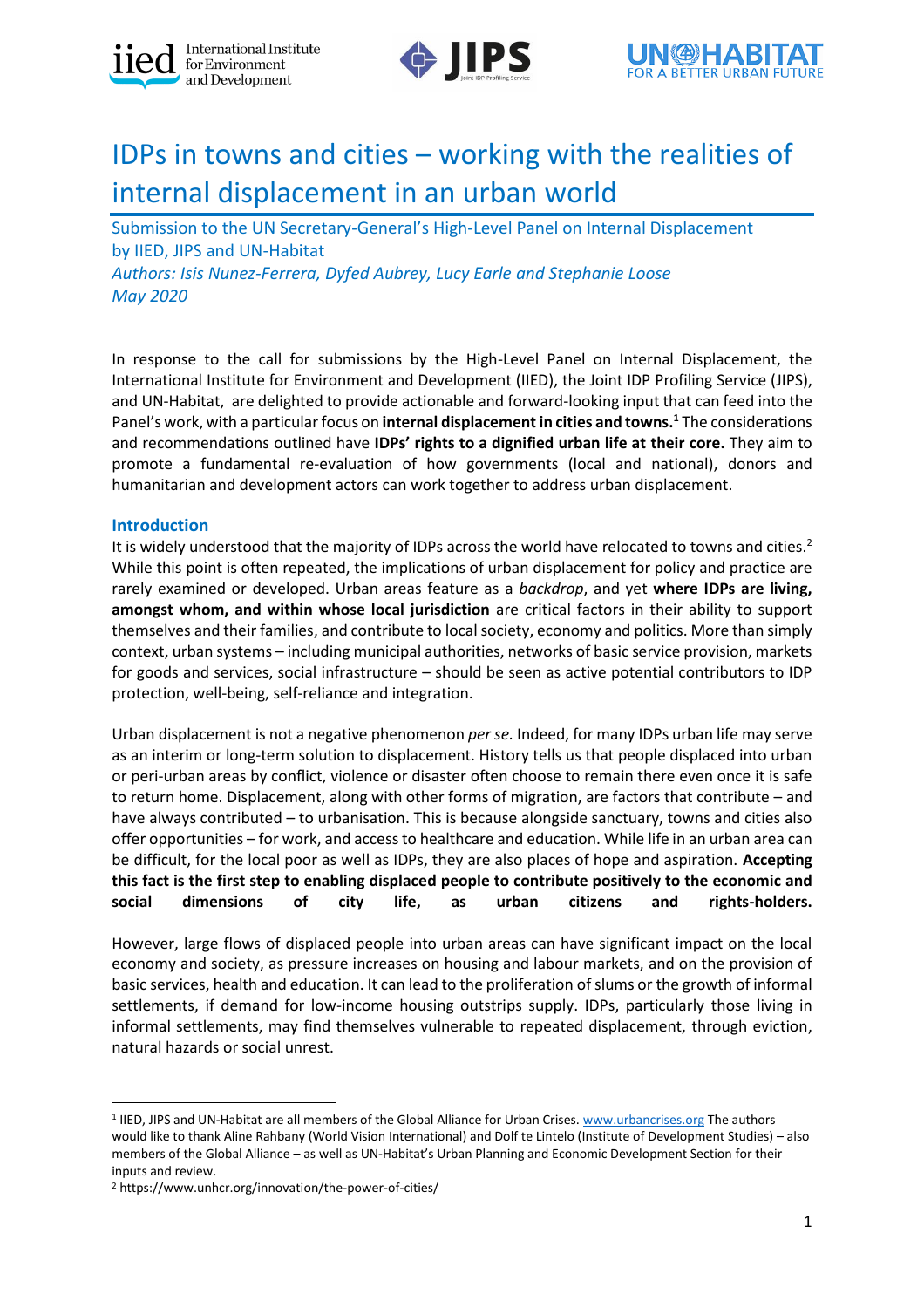





Humanitarian actors and host governments – wary of these outcomes – often seek to prevent movement into towns and cities, attempting to divert displaced people into camps. Yet as displacement crises endure, the camp model becomes increasingly problematic. Camps are premised on the idea that there will be a clearly demarcated 'post-crisis' period when IDPs will leave, most likely to their places of origin. As crises become protracted in nature, aid dwindles, and camps become places of entrenched poverty. IDPs are left with few opportunities to become self-reliant, particularly where mobility outside of camp settings is restricted. Protracted crisis leaves affected governments without easy options: do nothing and risk accelerating the proliferation of existing and new slums in urban / peri-urban areas; or build camps and also risk creating new slum settlements and increasing poverty.

For these reasons, a **proactive urban response** to displacement is required. Instead of trying to prevent movements to towns and cities, we should be aiming for a world without long-term camps, where institutions, local authorities, service providers and society in general in urban areas are able to provide an enabling environment for their newest residents. As such, urban displacement requires a complete rethinking of how governments (local and national) and humanitarian and development actors prepare for and respond to displacement.

This submission develops four key messages. Each of these messages is underpinned by key recommendations and the need for better and actionable data:

- *1. We must return the focus to the lived experiences of urban IDPs, providing an enabling urban environment for IDPs to flourish as citizens. This means identifying and removing the barriers that prevent them from benefiting and contributing to the social, political, economic and cultural life of towns and cities.*
- *2. We must support and work with local governments and city leaders to recognise IDPs as rightsholding urban citizens, build their capacity to listen and respond to IDP needs, and provide concrete incentives that leverage the benefits for IDPs, host communities and the city as a whole that can result from displacement.*
- *3. We must work with urban systems and institutions so that cities function in support of a dignified life and solutions for the internally displaced. This will require integrating spatial and sectoral approaches, and positioning the constellation of actors that run towns and cities as responders to and managers of displacement.*
- *4. We must take active steps to ensure complementarity between the actions of humanitarian and development actors, city authorities and services providers. This means setting collective outcomes, and aligning development agendas and associated resources in support of durable solutions and impacts at scale for IDPs.*

*Key Message 1: We must return the focus to the lived experiences of urban IDPs, providing an enabling urban environment so they flourish as citizens. This means identifying and removing the barriers that prevent IDPs from benefiting and contributing to the social, political, economic and cultural life of towns and cities.*

**Why is this an imperative?** IDPs may be displaced from their homes, but their citizenship should not be in question. Urban areas can offer both a response and a solution – interim or permanent – to internal displacement. Whatever the potential length of displacement, all actors should be promoting the right to urban life for IDPs, enabling them to live like any other urban citizen, contributing to the society, politics and economics of the town or city where they have sought sanctuary or to which they have returned.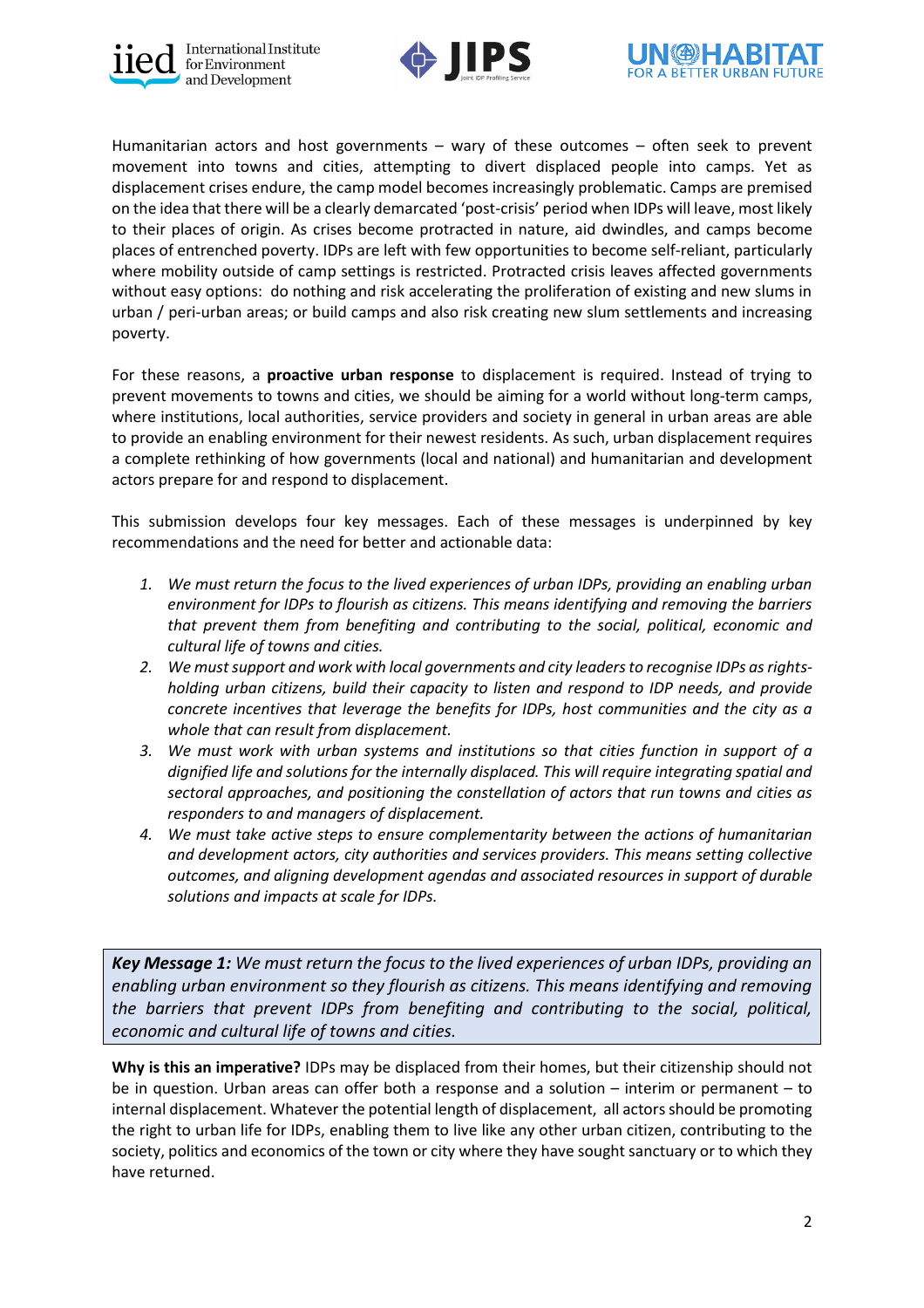





The above may be widely accepted by the international community, but in practice, government, humanitarian and development actors still often fail to identify and address the barriers that prevent IDPs from leading a dignified urban life and achieving the most appropriate durable solution to their displacement.

While identifying the location and numbers of IDPs in a city is an important first step to ensure protection and assistance needs are met, the removal of barriers to urban life and enabling durable solutions in cities **requires a more comprehensive understanding of IDPs' identities and diverse lived experiences**. This remains difficult in cities, because:

- o Urban IDPs often live among the urban poor and experience similar deprivations to other marginalized groups, but they also have specific needs and vulnerabilities as a result of their displacement. Identifying and understanding these differences in urban contexts is not always simple, especially in situations of widespread urban poverty, informality and inequality. As urban IDPs are not a homogeneous group, their various skills, resources and abilities as well as cultural, religious and ethnic backgrounds must be taken into consideration.
- $\circ$  Informality plays a fundamental role in the economic life of many cities affected by internal displacement. Informal labour and rental housing markets are often the first and most reliable conduits for IDPs to access livelihood opportunities and housing. But exclusionary practices and policies, or the lack of recognition and engagement with informal housing, labour and service provision on the part of local and national authorities can stand in the way of a realistic response to urban displacement.
- $\circ$  Discrimination is a particularly important factor that undermines IDPs' achievement of their rights. However, reliably and objectively identifying discrimination in urban areas can be highly sensitive and particularly difficult, as IDPs may choose invisibility and anonymity as a protection mechanism, but also because it is difficult to discern when discrimination is related to their displacement status and when it is arising from existing social tensions common in unequal societies and impoverished urban areas.
- $\circ$  Engaging with the lived experience of IDPs also means understanding the differentiated impact on members of the same household due to gender, generational or other identitybased differences, particularly in protracted situations. For example, the desire to return may be very strong among older IDPs who have been waiting for years for the opportunity to move back to their lost home. Meanwhile, younger generations who have lived most of their lives in the city of refuge may have developed job skills for their urban life that are not needed in a rural area of origin. The ability to navigate the city may be different between older and younger generations, as well as their aspirations and preferences for the future.

**The lived experience of internally displaced people is more than numbers, location and list of needs and intentions.** The majority of initiatives targeted at IDPs in cities focus on meeting immediate needs and access to basic services. Even those aimed at building self-reliance rarely address the full spectrum of political, social, economic and cultural rights that contribute to a dignified life in the city. Quality disaggregated data is needed to identify differences across age, gender and identity. However, actors using and producing data on IDPs in cities and the donors that finance such assessments, should understand that the diverse experiences of displaced people require other complementarity methods and approaches. The life that IDPs are forced to leave behind, their place of origin, and their journey of displacement largely shapes IDPs' capacity to navigate life in the city, and their ability to simply survive in it or thrive and achieve a dignified urban life. Engaging with the full spectrum of IDPs' realities requires a diversity of skills, the use of sound mixed methods and tailored methodologies, meaningful engagement of IDPs in the data process. Understanding the lived experience of IDPs also requires integrating perspectives and impacts of displacement amongst host communities, in order to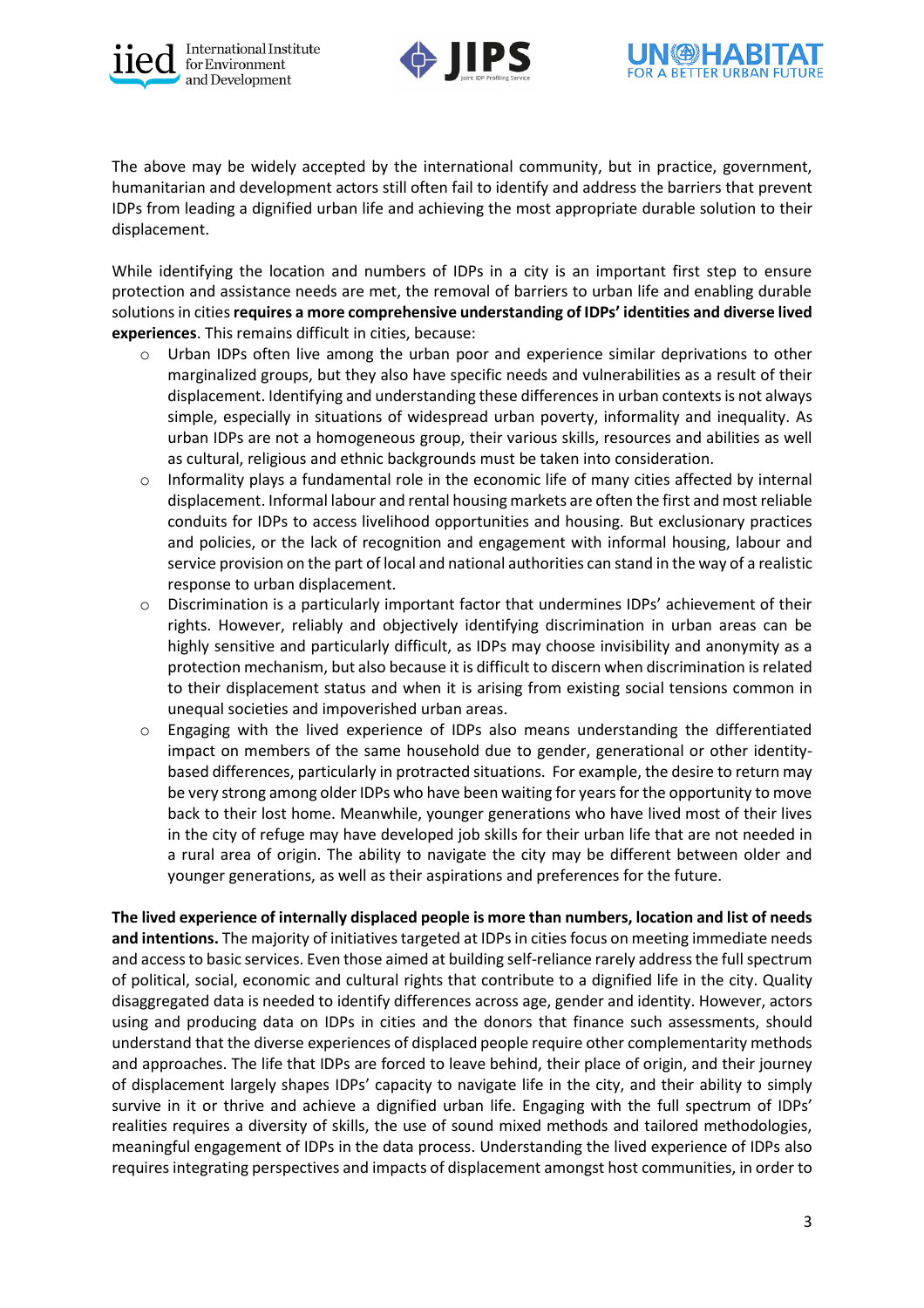





reach a point where both communities can live well together over uncertain time periods. Engagement with the local actors that often constitute their support networks, including grassroots and religious organizations, local businesses and other community actors and brokers is key.

What these challenges tell us is that no single actor or agency can produce the evidence and the comprehensive response to address the diverse needs and aspirations of IDPs in cities and successfully support meaningful urban lives. The scale of this challenge requires skills, knowledge, networks and resources from a diverse group of actors, including government, humanitarian, development, civil society, academia and communities, effectively making this a whole-of-society endeavour.

The following recommendations propose a whole-of-society approach to data and interventions that can allow IDPs to flourish in cities.

## *Recommendations:*

**Humanitarian and development actors must work with the city and its communities to enhance social outcomes and well-being, and to foster active citizenship of IDPs in urban areas.** The city, with its dense social fabric and multitude of actors, provides diverse entry points and opportunities to enhance social cohesion, active citizenship and participation. Nonetheless, this requires a shift, particularly in humanitarian practice. It requires a basic understanding of the social landscape of the communities where IDPs settle, so as to identify where to anchor community-based interventions. It also requires recognition of the impact the built environment can have on social relations and an understanding of how it can be leveraged to foster social cohesion and an enhanced sense of safety and belonging in areas of local integration or return. Place-making practice and participatory planning have much to contribute here, as do partnerships with built environment professionals. Underpinning all of the above must be a recognition that informality characterises the lives and livelihoods of IDPs and the urban poor, and that constructive approaches that work with informal housing, job markets and service provision are the only realistic way to respond to the needs of IDPs.

**Actors addressing internal displacement in cities should strive to include a component of active citizenship in their interventions**, by involving IDPs in discussions on solutions and by building their capacity to engage in the actual design and implementation of interventions. IDPs and host communities, among other stakeholders, must be allowed to take an active role in decision-making processes. Inclusive planning not only provides a platform for the voices of IDPs, and strengthens their investment in local processes, but can also drive key societal changes where it engages with civil society and experts in key issues such as women's empowerment, child protection, public health and climate change.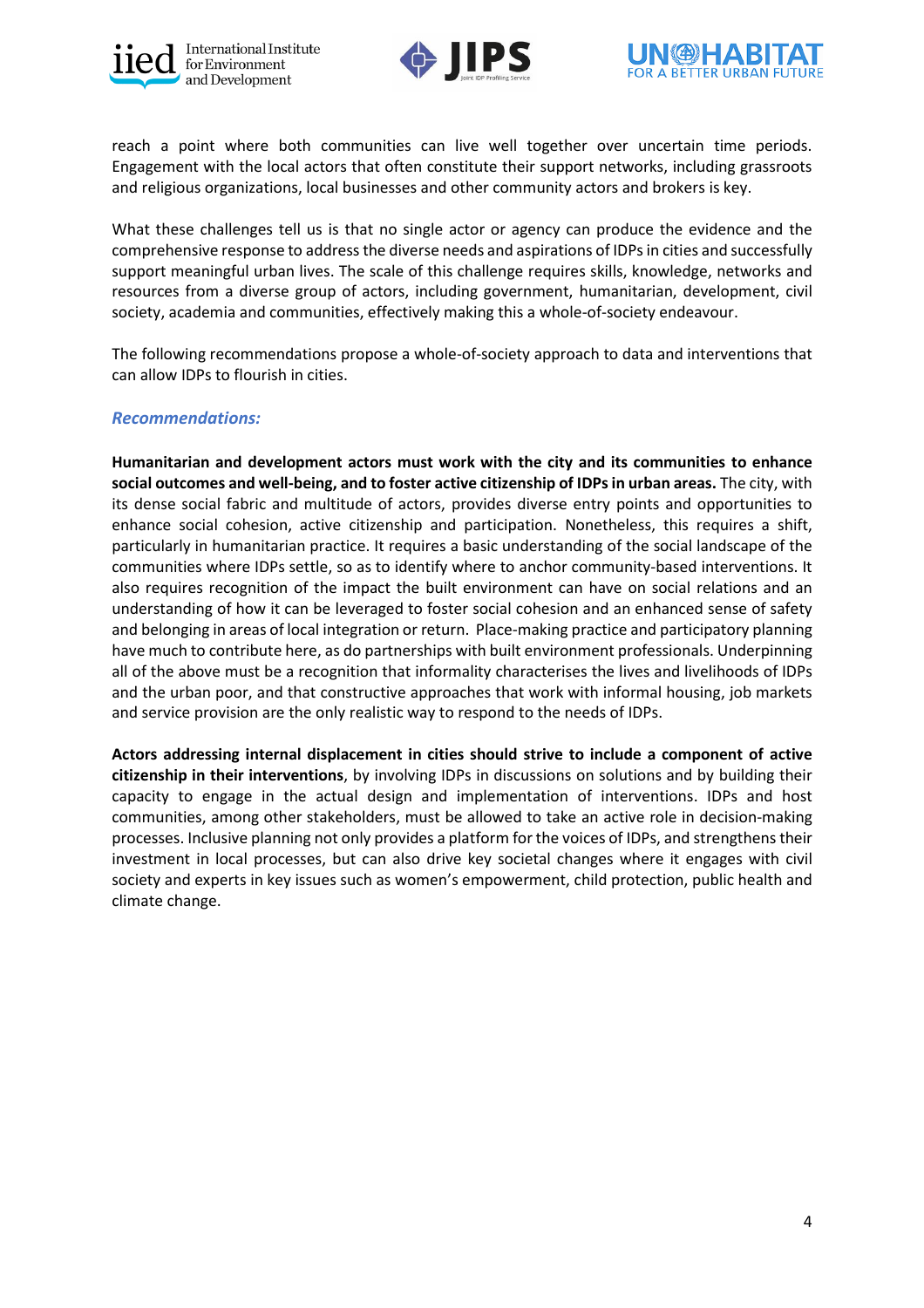



**Stronger partnerships are needed between those responding to displacement, and development actors with experience of data collection and analysis.** The latter can bring experience in methodologies to assess local governance and social cohesion, particularly for peacebuilding and stabilization efforts. **A comparative approach<sup>3</sup>** has proven particularly useful (see case study 1) and should be applied more widely in urban displacement contexts to identify specific IDP needs and vulnerabilities, but also similarities with hosts that require integrated responses. More **learning with host communities is also required**, particularly on successful examples of solidarity, as well as on factors that have triggered social tensions and instability. International actors should strive **to partner and benefit more from the work of academia** (including local academics) particularly on longitudinal and comparative studies in protracted

## **Case study 1**

15 years on, the majority of the 1.86 million IDPs created by the conflict in Darfur live in camps that, over the years, have come to resemble permanent settlements. A collaborative profiling exercise supported by JIPS for measuring progress towards durable solutions in the town of El Fasher (North Darfur, Sudan), compared the situation of IDPs in two camps located in the periphery with that of non-displaced communities in peri-urban and urban areas. In a context where the majority of the residents (displaced and nondisplaced) were living in poverty, this comparison by population, and by area, helped identify and understand specific barriers that were linked to the displacement status of IDPs. The exercise also revealed needs that were shared by the wider population and linked to urban development challenges. These required an integrated approach and the collaboration of different actors to leverage city-wide improvements for the benefit of both hosts and displaced populations. The exercise brought together the Government of Sudan – including local and national authorities, UN agencies, NGOs, communities, and the World Bank.

displacement to understand IDPs' decision-making, drivers for building self-reliance and generational differences in urban displacement contexts.

*Key Message 2. We must support and work with local governments and city leaders to recognise IDPs as rights-holding urban citizens, build their capacity to respond to IDP needs, and provide concrete incentives that leverage the benefits of urban displacement for IDPs, host communities and the city as a whole.*

**Why is this an imperative?** A proactive urban response to internal displacement is a shared endeavour. While local and national governments must recognise IDPs as rights-holding urban citizens and take responsibility for their needs, international support can incentivise political will, as can locally-owned evidence and concrete incentives that leverage urban displacement for the benefit of IDPs and the city as a whole.

Political will and assumption of responsibility are key drivers of an enabling environment that allows IDPs to lead a dignified life and contribute to urban society, politics and economy. Yet local governments, while being asked to uphold the rights of IDPs and returnees, and ensure adequate service delivery in situations of resource scarcity, must also remain accountable to their constituents and to higher levels of government. They must navigate sensitive political situations where constituents and external actors hold diverse and competing views. Even when political will and recognition of IDPs' rights exist, local government may lack the capacity to coordinate and lead on

<sup>&</sup>lt;sup>3</sup>Examples of its application in practice can be found in th[e Sudan durable solutions profiling](https://www.jips.org/jips-publication/profiling-report-sudan-2019/) (2019), and the profiling [exercises in the Kurdistan Region of Iraq](https://www.jips.org/jips-publication/profiling-report-erbil-iraq-2016/) (2016) looking at IDPs, Refugees and host communities. The examples utilised the collaborative profiling approach outlined in the interagency durable solutions library and analysis guidance, a multistakeholder project, coordinated by JIPS, to operationalize the IASC framework for Durable Solutions. More information available at<https://inform-durablesolutions-idp.org/>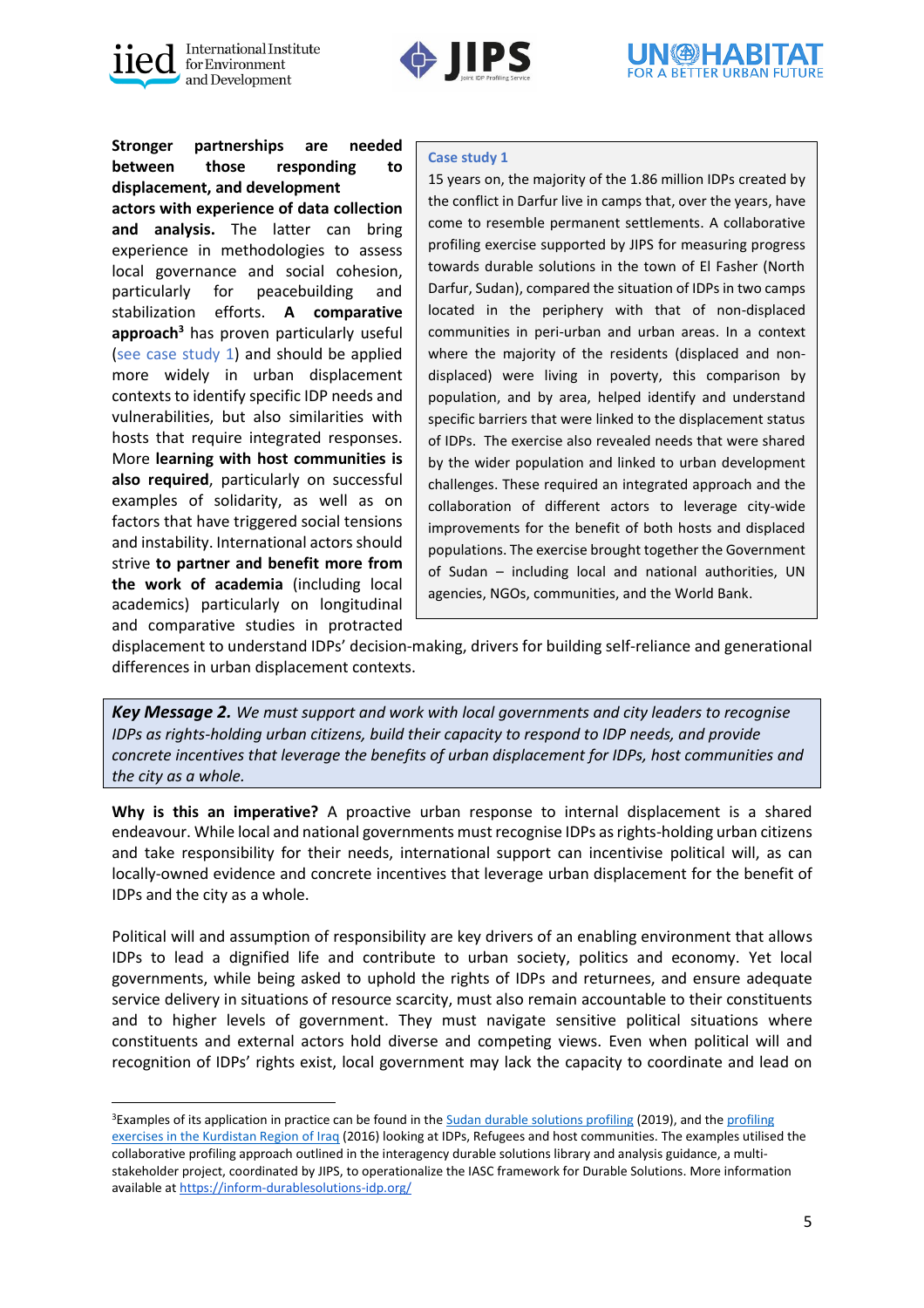





responses and can be undermined by external actors. Where there is lack of or limited political will to recognise IDPs as full citizens, this may be a result of entrenched cultural attitudes, misconceptions, misinformation or politization of internal displacement.

What this complex picture tells us is that incentivizing political will and responsibility in urban displacement contexts that have existing political and development challenges **is a process**, and **requires concerted action across three key areas**: (1) better and locally-owned evidence on IDPs to inform local decision-making and counter misconceptions and politicisation (2) better articulation and formulation of concrete incentives that leverage the positive outcomes of displacement for IDPs, host communities, local authorities, and the city as a whole and (3) meaningful international support and resources to strengthen capacity and leadership of city authorities.

We offer the following recommendations aimed primarily at donors and international actors working on IDP issues in cities, and to international networks of local authorities, that can contribute to catalysing political will and responsibility in cities.

## *Recommendations:*

**Leadership and empowerment of local authorities depends on a combination of political, administrative and operational capabilities,** and the absence of one or more of them can compromise political will, accountability and capacity to acknowledge and take responsibility for upholding IDPs' rights. Thus, we recommend that capacity building should be comprehensive so as to embrace these three aspects.

**Donors, international actors and international and regional networks of local authorities must invest in making concepts, definitions and frameworks on internal displacement available to city authorities and support them in translating these into practice.** Local authorities must improve their understanding of internal displacement concepts and standards and the rights-based nature of durable solutions<sup>4</sup> (which is often reduced to the physical movement of relocation or return). Furthermore, they require support to make these concepts and frameworks - such as the IASC framework for Durable Solutions – **operational and relevant to their contexts and obligations**. This could include, for example, integrating response to IDPs into local development plans, developing citylevel durable solutions strategies covering the full spectrum of possible solutions, or amending laws and policies that prevent IDPs from fulfilling their rights in the city. At lower levels of local administration, understanding of and information on IDPs' rights and entitlements are critical to ensure access to services and tailored assistance. This may require dedicated funding and reporting requirements from donors.

**Local authorities must be empowered to coordinate and negotiate with humanitarian and development actors, so that agendas are aligned from the outset and urban displacement is better managed.** International actors and donor working on internal displacement should ensure that city authorities have a seat in multi-stakeholder discussions and a say on interventions related to internal displacement, which are often geared only towards national authorities. **International and regional networks of local authorities** can also play an important role in advocacy, peer-to-peer exchange and knowledge sharing, and in providing insights into the capacity building needs of local authorities dealing with internal displacement.

<sup>4</sup> The IASC Framework for Durable Solutions determines that, *"a durable solution is achieved when IDPs no longer have specific assistance and protection needs that are linked to their displacement and such persons can enjoy their human rights without discrimination resulting from their displacement"*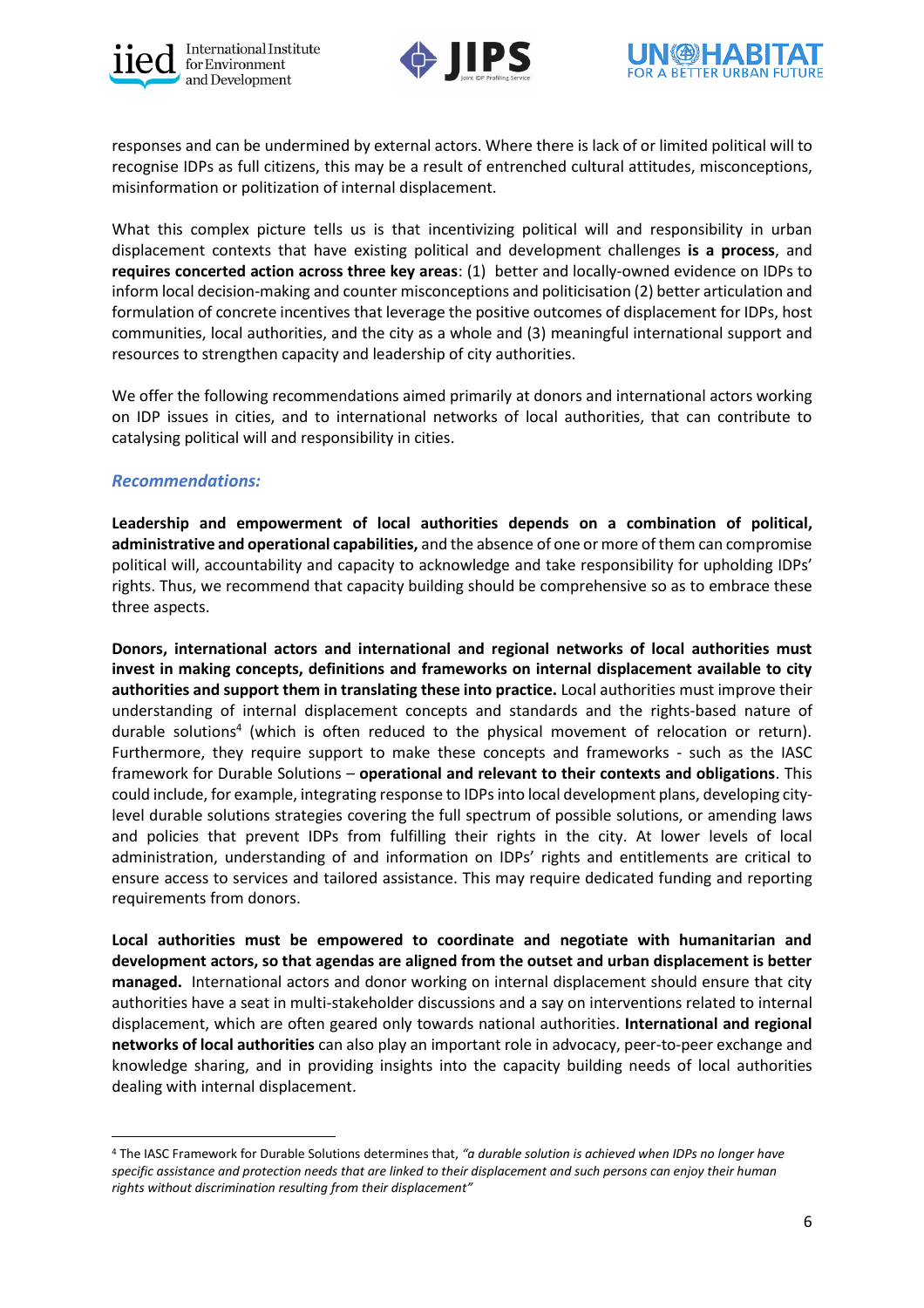





**Collaborating with local governments on data collection and analysis<sup>5</sup> can catalyse change in their attitudes, counter misconceptions on internal displacement and help align competing agendas.** Engagement and leadership of local government in data gathering and analysis that informs shortterm responses and long-term planning for urban displacement are critical ways to incentivize political will and accountability and promote alignment with local development agendas. This will avoid a situation where data and analysis of internal displacement in cities is carried out by international partners to inform humanitarian decision-making and lacks the necessary buy-in from local authorities. It will also help local governments to assume their role as primary duty bearers in urban displacement contexts (see case study 2).

#### **Case study 2**

Mogadishu has drawn in thousands of IDPs over the past decades, fleeing conflict and natural disasters. Settling in informal settlements, IDPs are often victims of forced evictions and face different challenges to non-displaced population in the same settlements. Given the limited evidence on the experience of displaced populations in the city, government partners at federal and city levels as well as humanitarian actors carried out a collaborative profiling exercise, supported by JIPS, to gain understanding of the displacement situation in the city and to inform planning for durable solutions policies and programs. The results of the profiling informed the creation of a taskforce led by the Mayor of Mogadishu to develop the city's Urban Durable Solutions Strategy in line with his commitment to end displacement by 2024:

*"The Durable Solutions Strategy for Mogadishu leaned heavily on the 2016 collaborative profiling in informal settlements, that demystified some of the assumptions and speculation surrounding displacement and outlined the inhibiting factors preventing durable solutions, and in particular, local integration in Mogadishu"* Benadir Regional Administration, Mogadishu, Somalia

**International actors must acknowledge and work with the pre-existing political and development challenges of the city, as part of their response to internal displacement.** This will provide the concrete incentives necessary for a proactive response to urban displacement and may change public and political attitudes and discourses. They should support a jointly-owned strategic vision that identifies how resources brought by international actors can be better leveraged for city development. This will require positive collaboration of humanitarian actors with development partners, particularly those with specialist understanding of urban systems, urban governance and urban and territorial planning, as well as building knowledge on urban systems among humanitarian actors. And it will require resources and longer project cycles.

<sup>&</sup>lt;sup>5</sup> See for example collaborative profiling of displacement situations[: https://www.jips.org/profiling/about-profiling/](https://www.jips.org/profiling/about-profiling/) and the example of the collaborative profiling in Mogadishu informing the city's durable solutions strategy: [https://dsu.so/2020-](https://dsu.so/2020-2024-strategy/) [2024-strategy/](https://dsu.so/2020-2024-strategy/)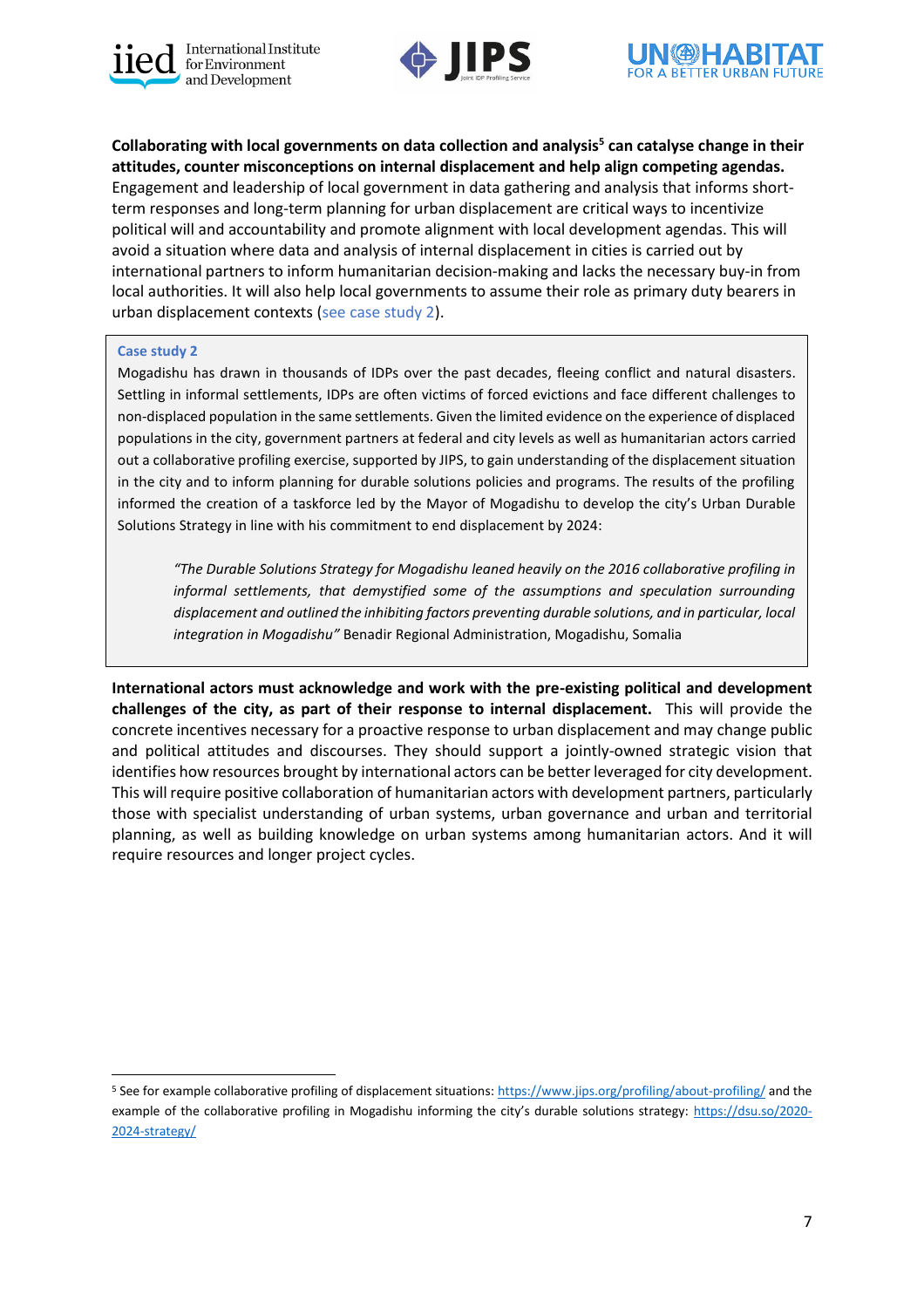





## **Channel humanitarian and development assistance funding through local government and service providers where possible.**

Often humanitarian actors implement their programmes directly or through local and international NGOs. While this can be a vital element of a response, the possibility of channelling funding through local government and statutory service providers should be considered, since this reinforces their role as primary responders in situations of displacement. Nonetheless, in many contexts, administrative and technical capacities need to be built and sound accountability mechanisms established for this to be feasible.

#### **Case study 3**

In Lebanon, UN-Habitat supported the public financial management capacity of local government to manage an increased budget, supported technical capacity in service delivery and procurement, and monitored income and expenditure. This gave UN agencies and donors the confidence to invest their resources through local government. This approach can be easily replicated and strengthens the credibility of local government and service providers since they are seen to be paying attention and responding to the priorities of the community.

*Key Message 3. We must work with urban systems and institutions so that cities function in support of a dignified life and solutions for the internally displaced. This will require integrating spatial and sectoral approaches, and positioning the constellation of actors that run towns and cities as responders to and managers of displacement.* 

**Why is this an imperative?** IDPs rely on the urban system - the built environment, available services, social fabric and economy – to provide for their basic needs and self-reliance. But cities affected by displacement often suffer from their own pre-existing development, spatial and political challenges. The arrival of IDPs can place additional strain on urban services, generating tension with the host community.

It is both possible and important to leverage the urban system to enable solutions for IDPs, to focus on interventions that benefit both IDPs and host communities, while also contributing to achieving sustainable urban development. Services in cities are delivered through systems of infrastructure and service providers. These tend to be interconnected, and pressures or dysfunctionality in one (e.g. water) can lead to challenges in another (e.g. health). In leveraging the urban system towards solutions for IDPs, it is important to assess and project strains on urban infrastructure and services, manage them through urban planning and land management interventions and ensure responsible institutions and services providers are empowered and have necessary resources to able to meet additional demands due to displacement.

## *Recommendations:*

The following recommendations are primarily targeted at local governments, but will require the support of other stakeholders, including civil society and humanitarian and development actors.

## **Undertake Urban Profiles – multi-sectoral spatial analysis**

Urban Profiles examine the current and pre-existing distribution of the population across the city, and overlay this with economic indicators (such as the functionality of markets, trade and production); housing demand (including changes in the rental market, occupancy density and condition); and functionality of services (including water and sanitation, electricity, waste management, health, education). It is important that actors providing services are mapped and their capacities understood.<sup>6</sup>

<sup>&</sup>lt;sup>6</sup> Some services may be provided by multiple actors - for instance solid waste management is often undertaken by the city, communities, and by formal and informal private sector actors. All have different capacities to respond to new demands generated by displacement.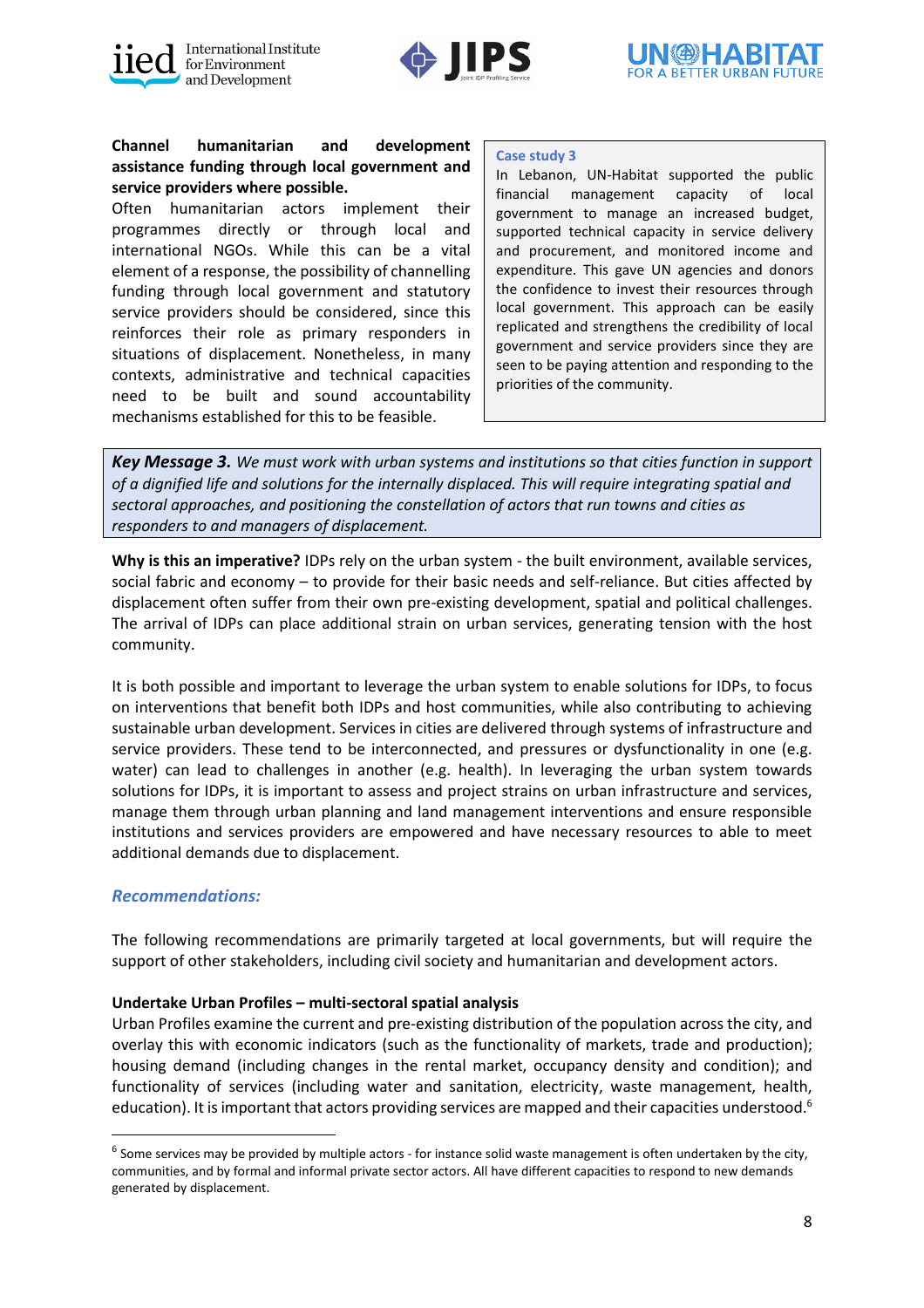





Urban Profiles help understand IDPs' mobility and the push and pull factors that determine it. They can be used to generate scenarios of current and future movement. They can also help identify "absorption capacity", including the capacity of housing stock, water systems, garbage collection, electricity etc. and the inter-relatedness of various infrastructures to deliver basic services and ensure that rights (to health and education, for example) are upheld. Ultimately urban profiles identify neighbourhoods that are under particular strain and require promptest attention (see case study 4) 7 . They provide an evidence base to support an inclusive planning process to identify and prioritise measures that are needed to increase absorption capacity, including through urban planning, infrastructure investment and community engagement, pinpointing the actors best placed to respond.

## **Case study 4**

The urban profiling in Syrian cities, conducted by the Urban-S consortium, utilised a multilayered area-based analysis to assess the current physical and social conditions of the city and its populations in light of the conflict and displacement context. This included identifying strained neighborhoods and critical gaps between the population needs and the capacity of the city to provide for those needs. The goal was to propose priority areas of intervention that meet immediate needs but also contribute to responsible and sustainable urban recovery inclusive of displaced populations' specific needs.

Given that in displacement situations data is needed very quickly to inform strategy, light urban snapshots, picking up on key issues and trends and building upon local knowledge, can be very useful in the immediate term, while buying time for more comprehensive city and neighbourhood profiles. $8$ 

**Deploy urban planning to reach solutions at scale:** Internal displacement can result in rapid urban growth, often unplanned, as homes are extended and new units are built to respond to increased demand, often without access to urban services. The capacity of existing infrastructure and services should guide planning approaches in situations of large-scale displacement (or return) into a city. Where existing infrastructure can accommodate greater demand, and where the urban fabric can accommodate an increased population, planning for increased density may be appropriate. However, planned city extensions can be considered where existing basic services are significantly overstretched. Such extensions must follow sustainable urban planning principles<sup>9</sup>, allowing adequate street networks, development densities and sufficient space allocations for public amenities and open

#### **Case study 5**

In Iraq, responding to internal displacement from 2014, UN-Habitat and partners supported the development of ten IDP settlements in eight governorates. These were planned as extensions or satellites to existing cities, meeting local urban planning standards, with upgradeable infrastructure and prefabricated housing and social amenities that could be improved or replaced over time.

public spaces. This is not just for immediate purposes, but to accommodate the broader spatial development needs of the city over time, regardless of whether IDPs remain.

Investments made in planned extensions are beneficial not only to the IDP community but also to the city itself; the development of infrastructure, shelter, schools and health facilities, even if initially temporary, can be incrementally improved over time. In all planning scenarios, mixed-use and socially mixed development should be advocated. This enables neighbourhoods to be more economically and socially vibrant than those with homogeneous residential uses, and can provide employment opportunities. Mixeduse planning can also allow for internal cross subsidies

<sup>7</sup> More information on JIPS' support to the Urban Analysis Network Syria (Urban-S), available at: <https://www.jips.org/jips-country/syrian-arab-republic/> and the UrbAN-S web portal[: www.urban-syria.org](http://www.urban-syria.org/)

<sup>&</sup>lt;sup>9</sup> Compact, mix-use, socially inclusive, integrated, connected and resilient to shocks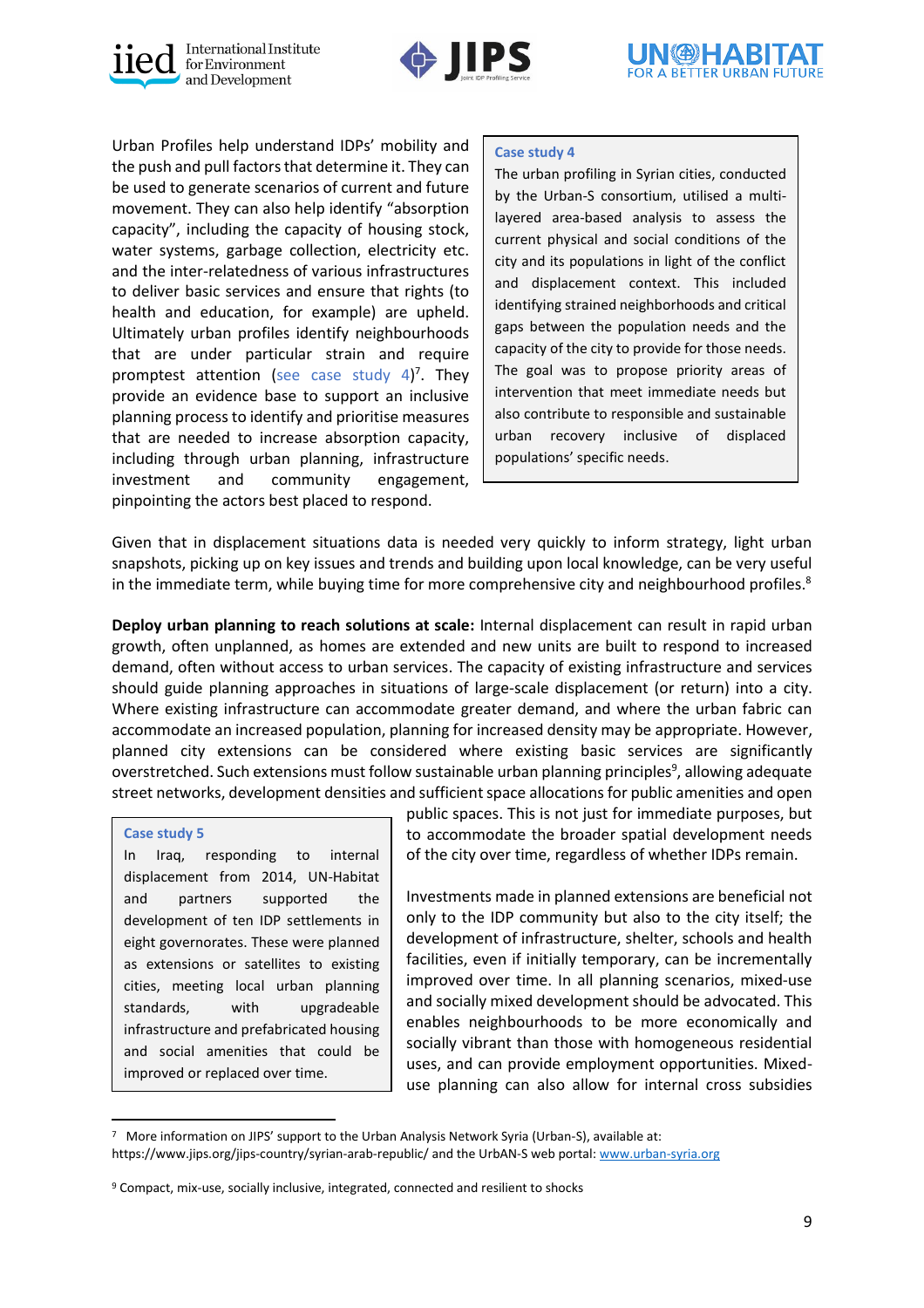





where more profitable land use development can subsidize the cost of basic housing units as explored in the next chapter.

**Incorporate displacement concerns into territorial planning**. Territorial planning considers planning across administrative boundaries, establishing interconnected systems of villages, small and intermediary towns and major cities, and enhancing rural-urban economic value chains. IDPs tend to be attracted to the opportunities offered by major cities, despite higher costs of living. However,

planning and investment in small and intermediary cities provides multiple benefits: it can enhance rural economies by bringing markets and agriculturerelated industry closer to sources of agricultural production; diversify sources of livelihood, thus contributing economic resilience; and strengthen resilience to various climate impacts by providing a variety of places of refuge in proximity to affected rural areas. This in turn enables continuing connection with original sources of livelihood and ease of return. In a displacement situation, a wellfunctioning territorial system of human settlements, which is hinged on planning coordination at national, regional and city/district levels, can absorb displaced populations and reduces strain on major cities.

#### **Case Study 6**

In response to displacement in 2017, the Oromia Regional State Administration in Ethiopia identified 11 intermediary cities in the region that would accommodate roughly 1,000 IDP households in each, and worked with the city authorities to identify suitable land as city infills and extensions to establish planned IDP settlements. As far as possible, these were integrated into the urban fabric, received basic services and could be incrementally upgraded over time.

## **Combine an area-based approach with sectoral responses to displacement crises.**

Area-based approaches seek to identify locations of greatest vulnerability and leverage all-of-society support for crisis recovery. They have become increasingly popular with the emergence of the humanitarian-development-peace nexus. However, making urban systems work for IDPs requires both an area-based focus and a sectoral approach. On the one hand, locations of greatest vulnerability need to be located, and the knowledge and efforts of community actors leveraged; on the other, since institutional service delivery is sectorized, there is a need to understand priorities by sector, and the way sectors work together to meet basic needs. City profiles both locate areas of greatest need and priorities for sectoral response showing gaps in service provision. **Action planning should follow suit**, with service providers at the heart of planning and prioritization processes. Aggregating sectoral response priorities within geographic mandates of different services can aid the development of sector-wide actions and support negotiations that may be needed to increase or reallocate resources to critical service providers to respond to displacement. In the longer term, pro-poor tariffing is essential to sustain the provision of services.

**Secure housing, land and property rights of IDPs within a context of multiple and potentially overlapping interests.** To address the needs of IDPs in urban areas and ensure that durable solutions are found within a broader context of sustainable and inclusive urbanization, it is important that Housing, Land and Property (HLP) rights of displaced people are protected – whether they are sharing or renting existing housing or commercial spaces, or living on private or public land. When IDPs return, their properties may have been occupied or destroyed, their legal documents lost or damaged and property rights issues that emerged during displacement may need to be addressed. It is imperative in any tenure process, that land and property tenure rights of IDPs as citizens are clear, wellcommunicated and well-understood, not just by city authorities and legal departments but by communities and their leaders. In addition, it is essential that IDPs, often a minority in their communities of arrival, have legal and representation support as needed to ensure non-discriminatory decision making.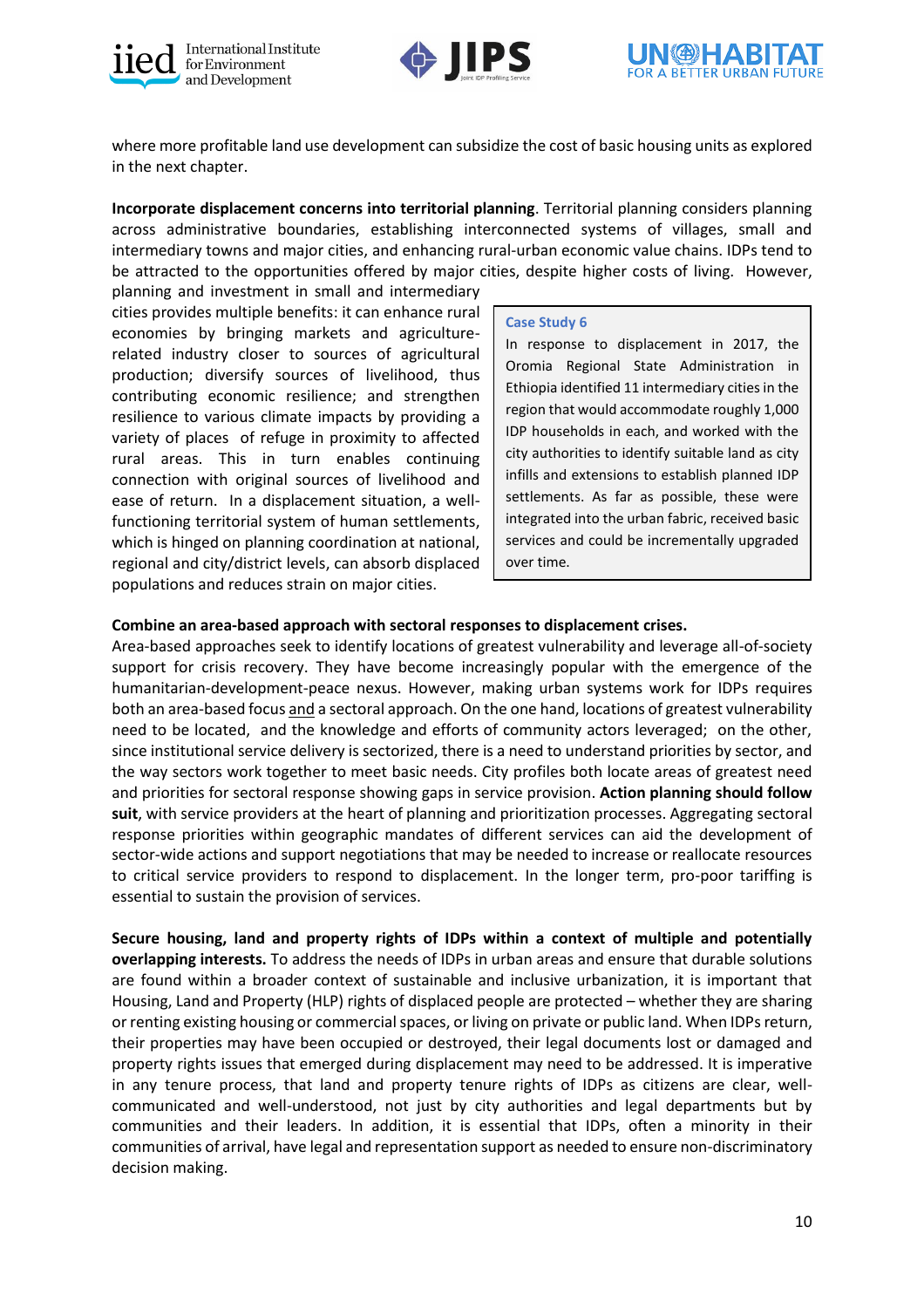





In urban contexts, the protection of HLP rights of the displaced, of returnees or of resettled people needs to be placed in a broader perspective that paves the way for longer-term development considerations. Beyond case-by-case legal support, it requires a functioning land administration and management system that sustainably caters for needs of IDPs, and accompanies spatial planning and development processes, to ensure various and potentially competing land interests, historical grievances and unsustainable land use patterns have been addressed.

Displacement often occurs in contexts where the land administration systems are functioning poorly, and/or where various land systems (customary, religious and institutional) co-exist and overlap. Solutions for displaced people and vulnerable groups in urban areas often require significant strengthening or reform of the land administration system. Fit for Purpose land administration<sup>10</sup> is a globally recognized approach that provides opportunities for land administration systems to incrementally deliver benefits, including secure tenure rights, to a wide range of stakeholders, affordably and within a relatively short time. It involves partnership between communities and land authorities and recognizes diversity of tenure arrangements. Such approaches have been successfully applied in complex displacement crises, but further efforts are needed to ensure that good examples are replicated and scaled up to provide adequate solutions to displaced people and their host communities.



**Figure 1: Continuum of Land Rights (UN-Habitat/GLTN, 2012)**

*Key Message 4 We must take active steps to ensure complementarity between the actions of humanitarian and development actors, city authorities and services providers. This means setting collective outcomes, and aligning development agendas and associated resources in support of durable solutions and impacts at scale for IDPs.* 

**Why is this an imperative?** City leaders may fear taking on political, financial, economic and social risks associated with inclusionary strategies for IDPs, particularly if they feel they are bearing the responsibility alone. Since displacement is not normally planned or budgeted for, they may require additional resources and capacities that are not readily available. City leaders may therefore prefer to absolve themselves of the responsibilities and risks associated with IDP integration by requesting that assistance agencies establish and manage camps, despite the longer-term unsustainability of this approach. City authorities may, however, be more willing to assume a leadership role in IDP integration if they are assured of the necessary support from national institutions, civil society, private sector and where needed, international organisations. This includes technical support, but also financial support for infrastructure development and service delivery.

<sup>10</sup> [https://gltn.net/download/fit-for-purpose-land-administration-guiding-principles-for-country](https://gltn.net/download/fit-for-purpose-land-administration-guiding-principles-for-country-implementation/)[implementation/](https://gltn.net/download/fit-for-purpose-land-administration-guiding-principles-for-country-implementation/)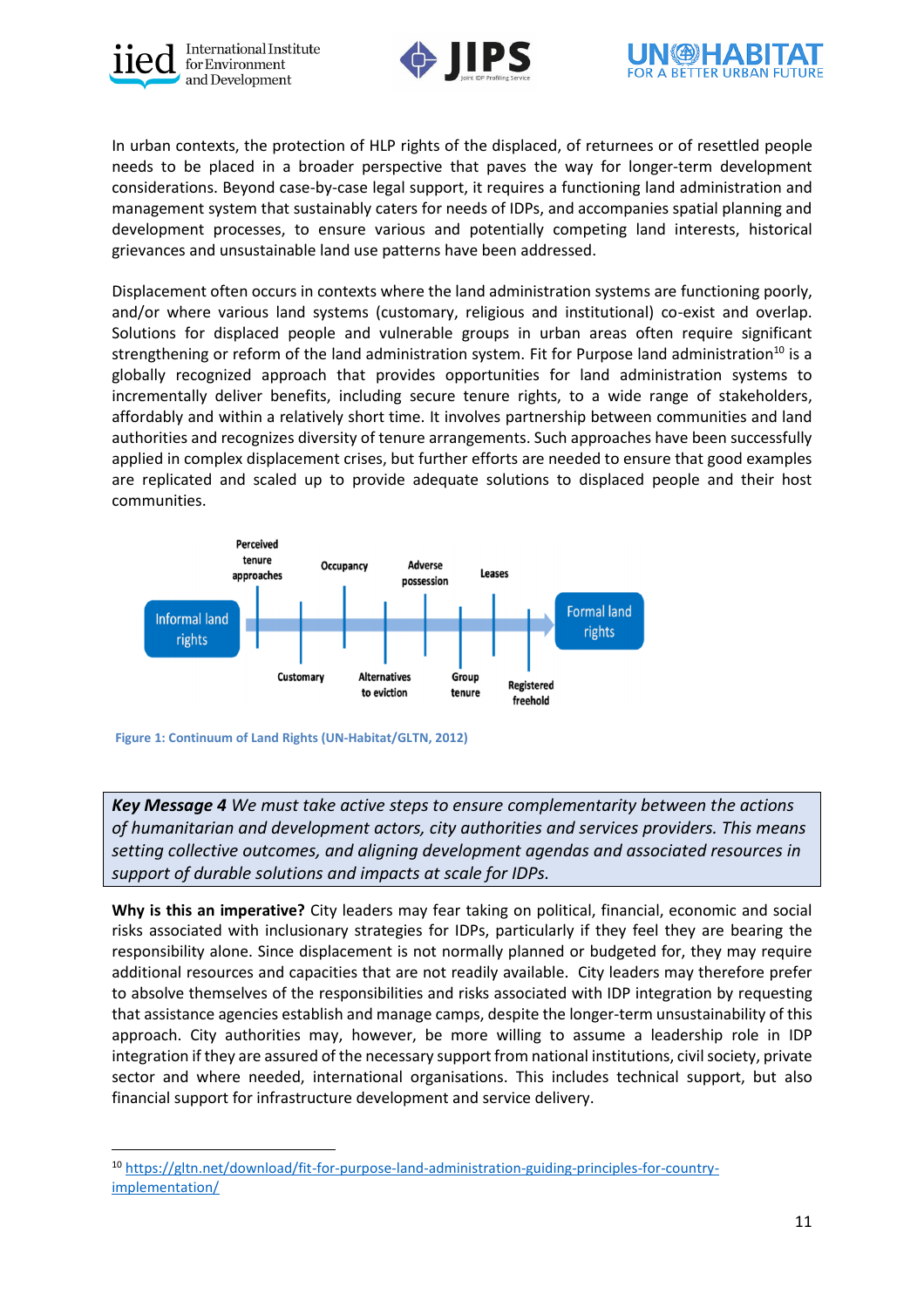





Frameworks for "collective outcomes" can help assure city leaders that risk will be shared, and additional resources will be forthcoming to support approaches to integrate IDPs. <sup>11</sup> Collective outcomes require common understanding of the underlying causes of the protractedness of each internal displacement situation and establishing measurable and achievable results which can be integrated into planning tools, national, subnational and local development plans, UN Cooperation Frameworks and Humanitarian Response Plans. Their success in urban environments relies on a) establishing urban frameworks - laws, policies and institutional capacity at requisite levels of governance – and b) crowding in the support of multiple actors(including civil society and local private sectors as well humanitarian and development actors) in multi-year collaborative interventions, $^{\rm 12}$  that leverage existing development programmes, where possible, to strengthen capacity of urban actors, and facilitate investment. The opportunity to bring together collective resources of humanitarian and development actors, to inspire confidence in non-camp strategies, and achieve large scale impact may be lost if collective approaches are not systematised at an early stage of response.

## *Recommendations:*

**Enshrine Collective Outcomes as the norm for accelerating IDP solutions and reducing the protractedness of displacement, and establish a predictable global framework for the early activation and delivery of a collective response, to ensure urban systems work for IDP assistance and solutions.** By studying the instances of protracted urban displacement over the last decade, it should be possible to derive a set of metrics that can accurately predict when urban displacement is likely to be protracted. A globally or regionally agreed set of metrics could guide an empowered RC and the broader humanitarian and development community to trigger a standardised response that commits humanitarian and development entities and their respective programmes and resources, to a collective response. This collective influence can be harnessed at early stages to support strategic decision making, nationally and locally, towards integrated solutions that allows the urban system (policies, urban fabric, and built environment institutions and service providers, private sector and civil society) to deliver assistance and durable solutions at scale, and to avoid long-term camps.

This would require:

1. Agreed criteria to trigger action across clusters

2. Agreed approaches on data collection and joint analysis – combining people, places and sectors

3. Improved knowledge and capacity among humanitarian and development actors to work in urban contexts and in collaboration with a broad range of actors

4. Set-pieces: pre-prepared mechanisms through which typical development programmes can be adapted in support of collective outcomes on IDP assistance and durable solutions

<sup>&</sup>lt;sup>11</sup> In the context of protracted displacement, collective outcomes can be understood as commonly agreed results or impacts that reduce the particular needs, risks and vulnerabilities of IDPs and increase their resilience through targets that are strategic, clear, quantifiable and measurable, and which are achieved through the combined efforts of Governments at national, subnational and local levels, international humanitarian and development actors, IDPs, local communities, civil society and the private sector. Kälin W and Entwisle Chapuisat H. (2017) *Breaking the Impasse, Reducing Protracted Internal Displacement as a Collective Outcome.* UN-OCHA  $12$  ibid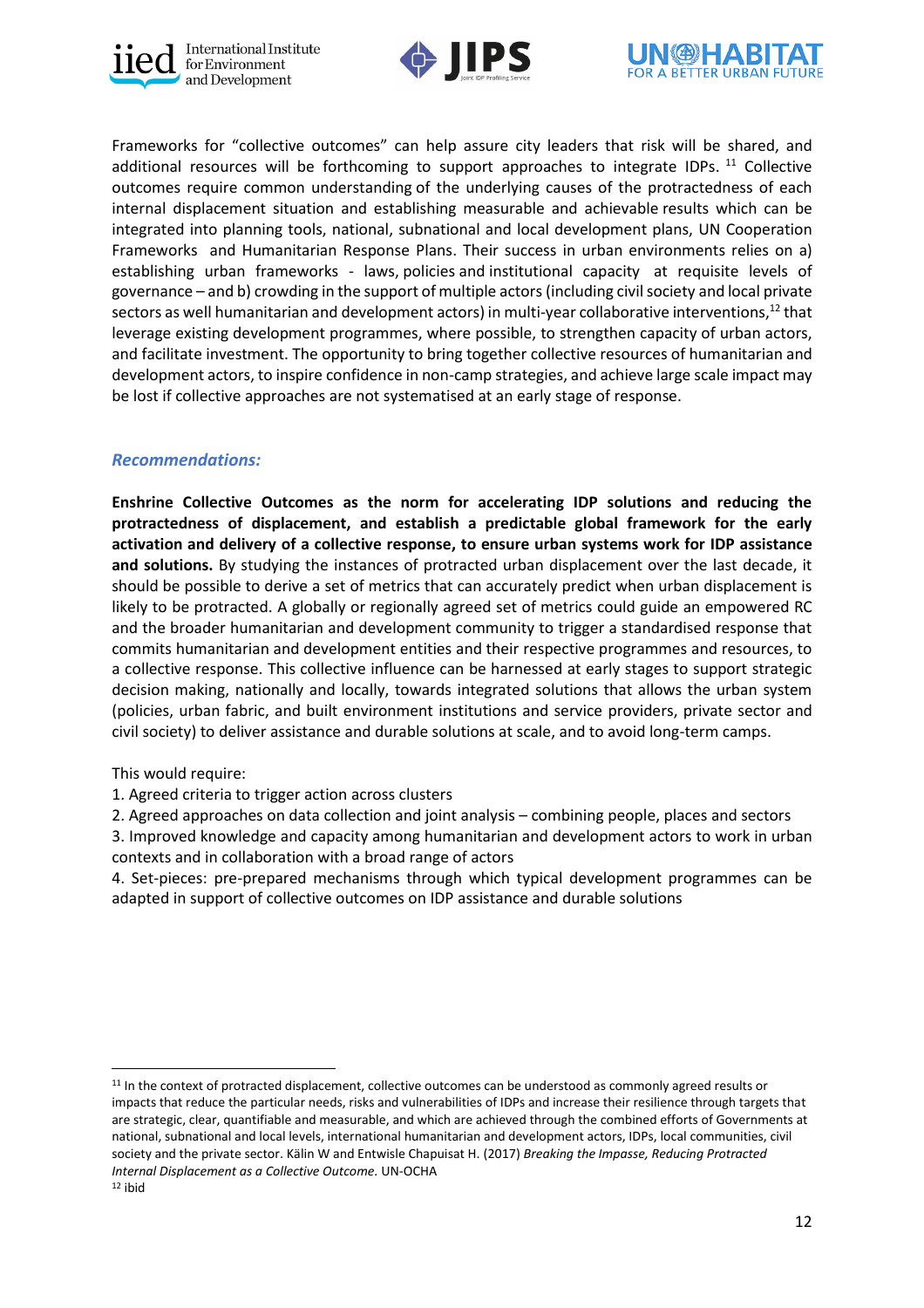





## **Leverage multiple sources of finance for impact at scale**

Traditional sources of funding are rarely adequate to reach the scale of demand in situations of urban displacement. However, the urban context provides opportunities to leverage finance at scale. While each context is unique, the principle remains that growing cities are investable. Conditions can be placed on private investment in urban development to ensure the provision of social assets, such as social housing that can be used by IDPs and other vulnerable people. The more government contributes to making development opportunities attractive, e.g. by providing land, roads, trunk and social infrastructure, the more they can demand the integration of social assets into the development. Urban environments can

#### **Case Study 8**

In Somalia a pilot project has been launched where infrastructure investments in cities made by the World Bank's urban resilience programme, coupled with investment in social infrastructure by various organisations, are expected to increase the value of publicly owned land partly settled on by IDPs through mixed use development. The pilot supports the local authority to leverage this increased land value to finance social housing stock, public spaces and basic infrastructure, which will benefit IDPs and other vulnerable people.

also offer a range of financing solutions – incremental housing finance, community managed funds etc., which can be adapted to meet circumstances of the target population. When supporting IDP integration, resettlement and return it is key to understand the variety of means of finance that could be available, particularly from private entities, and find ways to utilise development inputs to maximise their potential.

**Development efforts are needed to facilitate financing from a range of sources.** Efforts to strengthen own-source revenue can help the city to improve equitably distributed infrastructure and address deficiencies in deprived areas often inhabited by IDPs. Increased own-source revenue can also attract other forms of finance, including philanthropic, equity and debt financing, which can be blended with public resources to scale up infrastructure provision. Capital investment by development banks in municipal infrastructure can also be encouraged where viable, to enable local authorities to better provide services for all and sustain provision through pro-poor service charges. Development support can also enable environments where formal and informal small and medium size enterprises can operate more effectively, providing goods and service and job opportunities to serve an enlarged urban community.

#### **Case Study 9**

In Northern Kenya, a region that has been hosting displaced people and refugees for several decades, collaborations with private sector partners for the design and implementation of urban infrastructure and basic services are advancing. The Sustainable Economic Development Along the Turkana West Development Corridor through Enhanced Connectivity initiativeaims to improve connectivity between urban areas along the corridor, and build networks that enable businesses, local governments and individuals to gain access to a wider choice of goods, finance, employment and investment opportunities. This is achieved through the development of forums for cities along the major transport corridor, promoting the establishment of Economic Enterprise Zones (EEZ), expanding networks of cities for knowledge exchange and cooperation, building hard and soft infrastructure, and strengthening local capacity for coordination. This will foster investments, increase employment opportunities and increase the revenue basis of municipalities along the corridor.